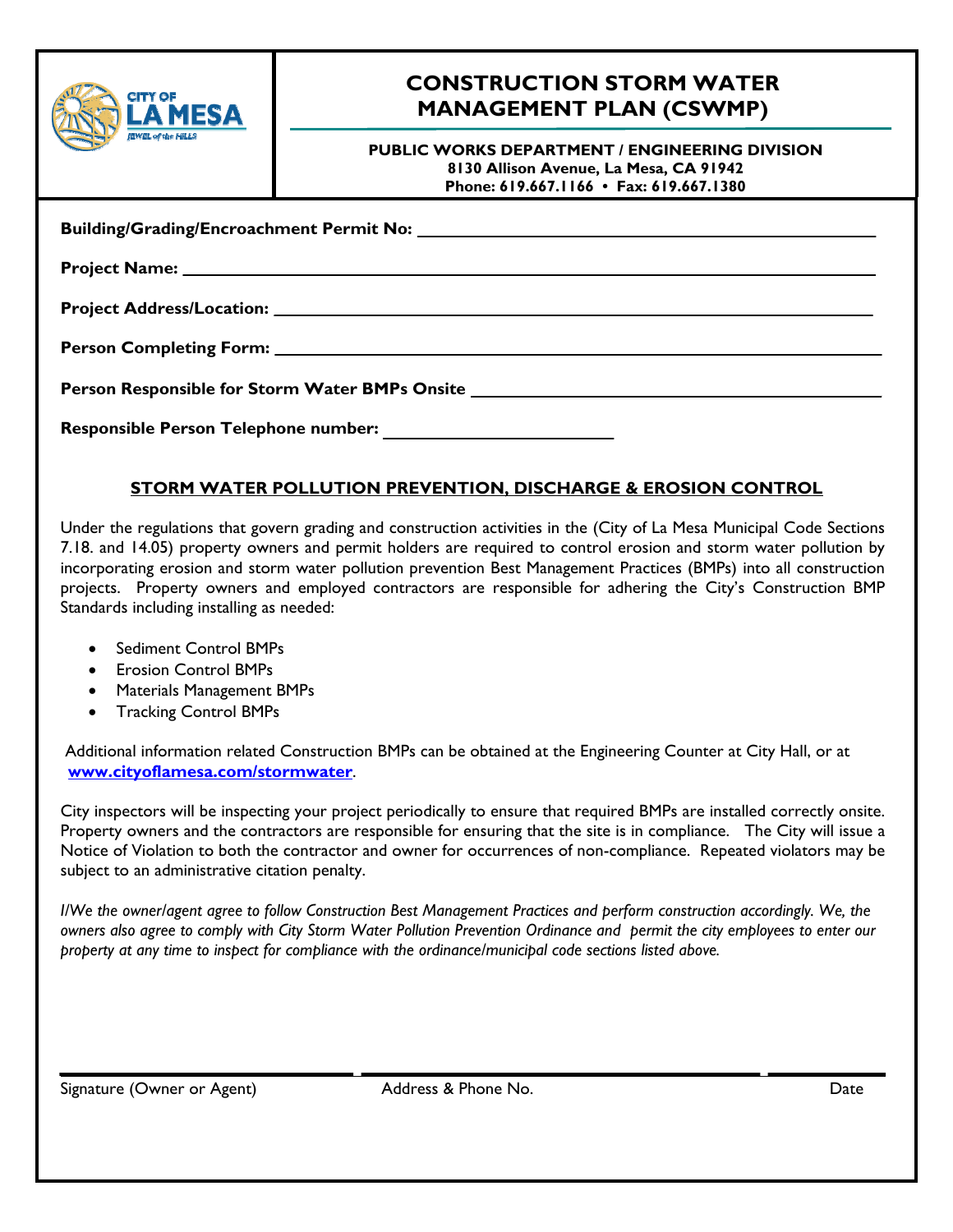#### **RELATIONSHIP BETWEEN PERFORMANCE STANDARDS, SITE MANAGEMENT REQUIREMENTS AND BMPs**

Site management requirements and BMPs are the tools necessary to achieve compliance with the performance standards. When properly implemented, monitored and maintained, the site management requirements and BMPs will function as a system to prevent pollutants (including sediment) from leaving the site.

The City of La Mesa is committed to protecting the public interest and the environment from pollutants in site runoff. We are asking for your support and cooperation in making sure that all construction sites comply with these standards.

Your cooperation will enable all of us to share the benefits of a cleaner environment without the expense of enforcement actions.

GENERAL The owner/contractor shall notify the City *at least 48 hrs* prior to commencement of any type of grading and/or construction activities. Erosion control plans shall be required in conjunction with the grading plans in the event the site is exposed to erosion during the period between November 1 and April 15.

Erosion control measures shall include, but not be limited to the following;

- 1. All building pads shall be diked and the dikes maintained to prevent water from flowing from the pad until the streets and driveways are paved and water can flow from the pads without causing erosion; drainage facilities shall be constructed to the satisfaction of the City Engineer that will allow water to drain from the pad without causing erosion.
- 2. The tops of all slopes shall be diked or trenched to prevent water from flowing over the crests of slopes.
- 3. As soon as cuts or embankments are completed, but no later than November 1, all cut and fill slopes shall be stabilized with a hydro mulch mixture or an equal treatment approved by the City Engineer. Between November 1 and April 30, approved slope protection measures shall proceed immediately behind the exposure of cut slopes and/or the creation of embankment slopes.
- 4. An irrigation system shall be installed not later than May 15 following the planting of the slopes.
- 5. Gravel bag check dams shall be placed in a manner approved by the City Engineer in unpaved streets with gradients in excess of 2% and or in other graded or excavated areas as required by the City Engineer. The location and details of the sand bags shall be shown on the plans, if required.
- 6. Catch basins, desilting basins and storm drain systems shall be installed to the satisfaction of the City Engineer.
- 7. At or near every point where concentrated flow leaves the development, a desilting basin and an energy dissipater may be required to be constructed to remove silt from the water and release the water at a non-erosive velocity.
- 8. The owner/contractor shall maintain the plantings and erosion control measures described above. The owner/contractor shall remove all soil intercepted by the sand bags, catch basins and desilting basins and keep these facilities clean and free of silt and sand as directed by the City Engineer. The owner/contractor shall repair any eroded slopes as directed by the geotechnical engineer.
- 9. The City of La Mesa reserves the right to provide emergency temporary erosion control measures during, if the owner/Contractor fails to provide such controlling measures, and charge double the expenses plus overhead to the owner/contractor.

#### **PERFORMANCE STANDARDS**

- No measurable sediment pollution in runoff from the site.
- Rills or gullies on slopes shall not be greater than 3" wide or deep and must be repaired as soon as it is safe to do so.
- The velocity **of water leaving the site must not be greater than pre-construction levels.**

Property owners are responsible for meeting the performance standards described above. These performance standards cannot be achieved without proper site management and effective BMPs.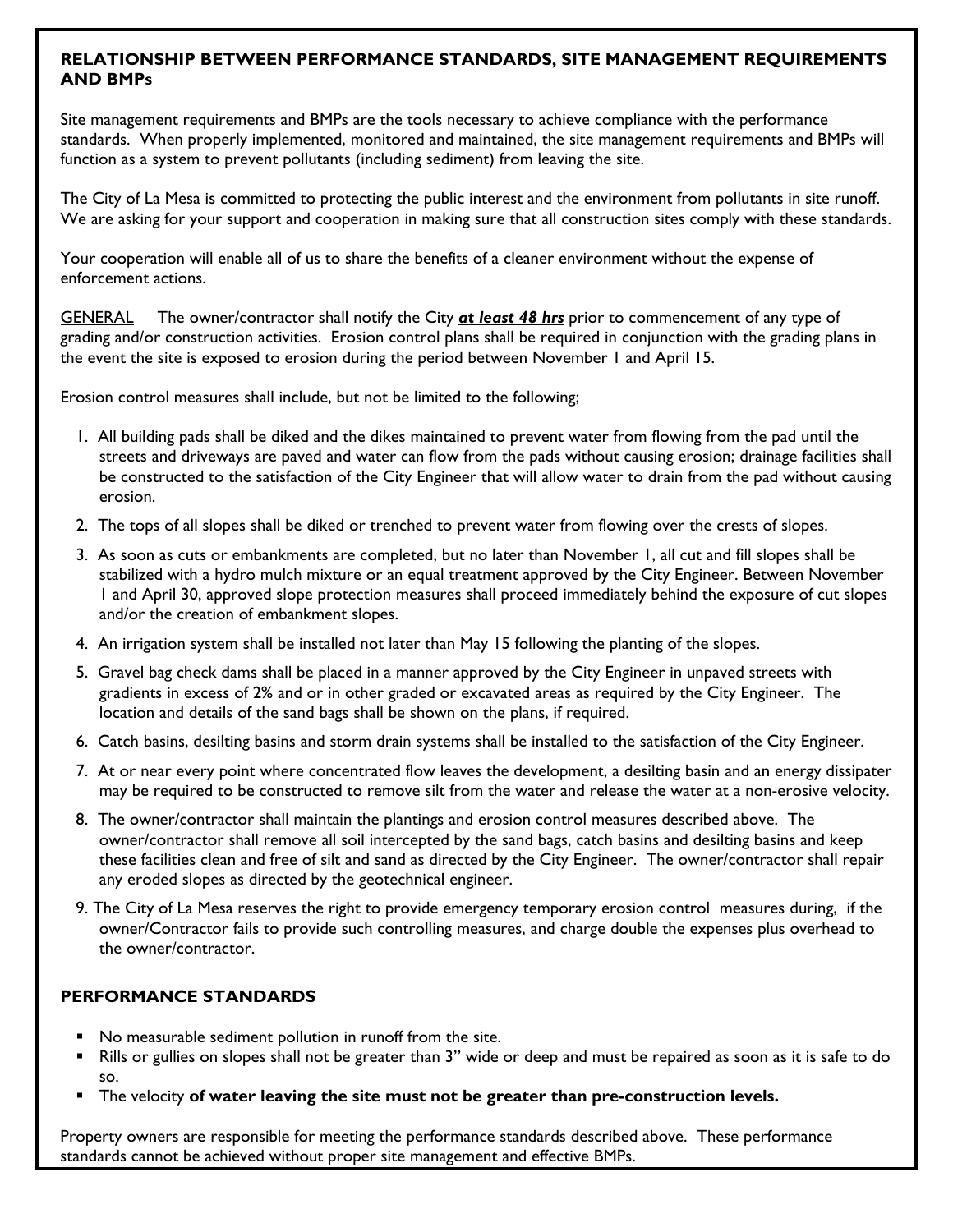### **SITE MANAGEMENT REQUIREMENTS**

All construction sites must implement BMPs in accordance with the City's dry and wet season requirements, which are detailed below.

## **A. Dry Season Requirements (May 1 through September 30) include but are not limited to:**

- All exposed disturbed areas must have erosion prevention controls properly installed including building pads, unfinished roads, and slopes. (Slopes greater than 33.3% or 3:1 vertical vs. horizontal may use properly designed and installed de-silting basins at all discharge points in lieu of this requirement)
- Adequate perimeter protection BMPs must be installed and maintained to comply with performance standards (above).
- Adequate sediment containment BMPs must be installed and maintained to comply with performance standards (above).
- Adequate BMPs designed to control off-site sediment tracking must be installed and maintained.
- At a minimum, 125% of the materials needed to install standby BMPs necessary to completely protect exposed portions of the site from erosion and to prevent sediment discharges must be stored on the site. Areas that have already been protected from erosion using physical stabilization or vegetation stabilization BMPS are not considered to be "exposed" for purposes of this requirement.
- The owner/contractor must have an approved "weather triggered" action plan and have the ability to deploy standby BMPs as needed to completely protect the exposed portions of the site within 24 hours of prediction of a storm event (a forecasted 40% chance of rain).
- Deployment of physical or vegetation erosion control BMPs must commence as soon as grading and/or excavation is completed for any portion of the site. The project proponent may not continue to rely on the ability to deploy standby BMP materials to prevent erosion of graded areas that have been completed.
- The amount of cleared or graded areas left exposed at any given time is limited to 17 acres or to the alternate maximum area approved by the City in writing.
- A washout area shall be designated and maintained for materials such as concrete, stucco, paint, caulking, sealants, drywall plaster, etc.
- **Properly protected, designated storage areas are required for materials and wastes.**
- All stockpiles of materials and wastes should be covered when materials are not being actively added or removed.
- Remnant trash and debris shall be removed and/or properly stored/disposed of daily.
- **Storage, service, cleaning, and maintenance areas for vehicles and equipment shall be identified and protected** accordingly.
- **Materials for spill control/containment must be stockpiled onsite.**
- Non-storm water discharges must be eliminated or controlled to the MEP.

### **B. Rainy Season Requirements (October 1 through April 30) include but are not limited to:**

- All exposed disturbed areas must have erosion prevention controls properly installed including building pads, unfinished roads, and slopes. (Slopes greater than 33.3% or 3:1 vertical vs. horizontal may use properly designed and installed de-silting basins at all discharge points in lieu of this requirement)
- Adequate perimeter protection BMPs must be installed and maintained to comply with performance standards (above).
- Adequate sediment containment BMPs must be installed and maintained to comply with performance standards (above).
- Adequate BMPs designed to control off-site sediment tracking must be installed and maintained.
- At a minimum, 125% of the materials needed to install standby BMPs necessary to completely protect exposed portions of the site from erosion and to prevent sediment discharges must be stored on the site. Areas that have already been protected from erosion using physical stabilization or vegetation stabilization BMPS are not considered to be "exposed" for purposes of this requirement.
- The owner/contractor must have an approved "weather triggered" action plan and have the ability to deploy standby BMPs as needed to completely protect the exposed portions of the site within 24 hours of prediction of a storm event (a forecasted 40% chance of rain).
- Deployment of physical or vegetation erosion control BMPs must commence as soon as grading and/or excavation is completed for any portion of the site. The project proponent may not continue to rely on the ability to deploy standby BMP materials to prevent erosion of graded areas that have been completed.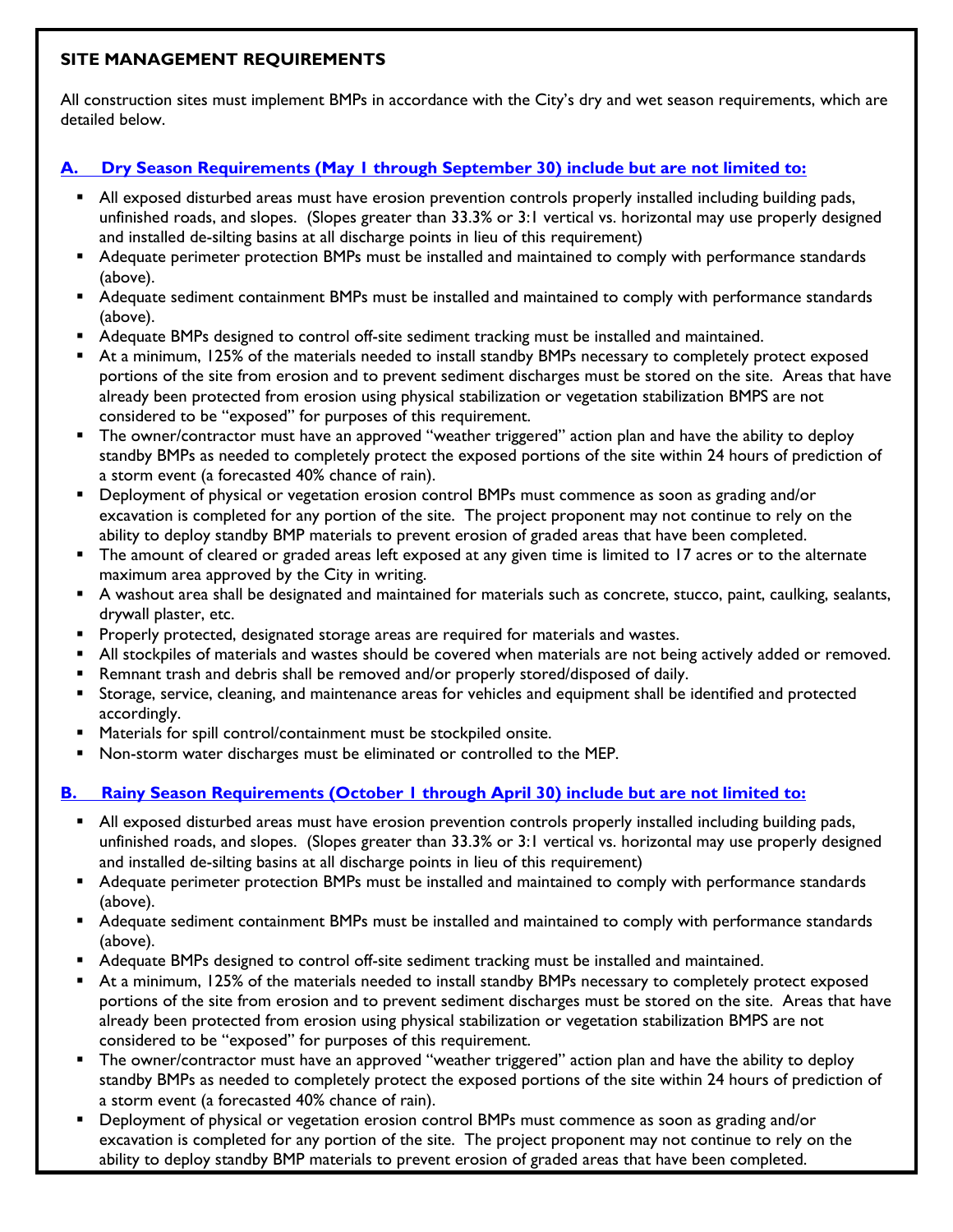- The amount of cleared or graded areas left exposed at any given time is limited to 17 acres or to the alternate maximum area approved by the City in writing.
- A washout area shall be designated and maintained for materials such as concrete, stucco, paint, caulking, sealants, drywall plaster, etc.
- Properly protected, designated storage areas are required for materials and wastes.
- All stockpiles of materials and wastes should be covered when materials are not being actively added or removed.
- **Remnant trash and debris shall be removed and/or properly stored/disposed of daily.**
- Storage, service, cleaning, and maintenance areas for vehicles and equipment shall be identified and protected accordingly.
- **Materials for spill control/containment must be stockpiled onsite.**
- Non-storm water discharges must be eliminated or controlled to the MEP.
- Erosion control BMPs must be upgraded if necessary to provide sufficient protection for storms likely to occur during the rainy season.
- **Perimeter protection and sediment containment BMPs must be upgraded if necessary to provide sufficient** protection for storms likely to occur during the rainy season.
- Adequate soil stabilization and erosion prevention BMPs must be installed and established for all completed slopes prior to October 1 and maintained throughout the wet season. If a selected BMP fails, it must be repaired, improved, or replaced with an acceptable alternate as soon as it is safe to do so.
- All vegetation erosion prevention BMPs must be established prior to the rainy season to be considered as a BMP.
- Standby erosion and sediment control BMPs must be able to protect all exposed soil areas. A disturbed area that is not completed but that is not being actively graded must be fully protected from erosion if left for seven or more calendar days. The ability to deploy standby BMP materials is not sufficient for these areas.

### **BEST MANAGEMENT PRACTICES**

Every construction site within the City's jurisdiction is required to select, install, and maintain construction BMPs to reduce, retain, and manage pollutant discharges to the maximum extent practicable. The BMPs listed below are required by the City where applicable. The corresponding Caltrans fact sheet for the listed BMPs is indicated in parenthesis. These fact sheets are obtainable from the Caltrans Storm Water Quality Handbooks Construction Site BMP Manual (2003) and provide additional details on how to implement the BMP.

Please check all BMPs below that are applicable and feasible for the construction that will be implemented and maintained for the length of construction.

- $\square$  Preserve natural hydrologic features where feasible
- $\square$  Preserve riparian buffers and corridors where feasible
- $\Box$  Minimize areas that are cleared and graded to only the portion of the site that is necessary for construction
- $\Box$  Minimize exposure time of disturbed soil areas
- $\Box$  Minimize grading during the wet season and correlate grading with seasonal dry weather periods to the extent feasible
- Temporarily stabilize and reseed disturbed soil areas as rapidly as feasible
- $\Box$  Preserve existing vegetation where feasible (SS-2)
- $\square$  Establish permanent re-vegetation or landscaping as early as feasible

Prevent the contamination of storm water from vehicles and equipment through proper management of the following types of activities:

- $\Box$  Cleaning (NS-8)
- $\Box$  Fueling (NS-9)
- □ Maintenance (NS-10)

Prevent the contamination of storm water from construction materials through proper management of the following types of activities:

 $\Box$  Material Delivery and Storage (WM-1)

- $\Box$  Material Use (WM-2)
- $\square$  Stockpile Management1 (WM-3)
- $\square$  Spill Prevention and Control (WM-4)

Prevent the contamination of storm water by wastes through proper management of the following types of wastes: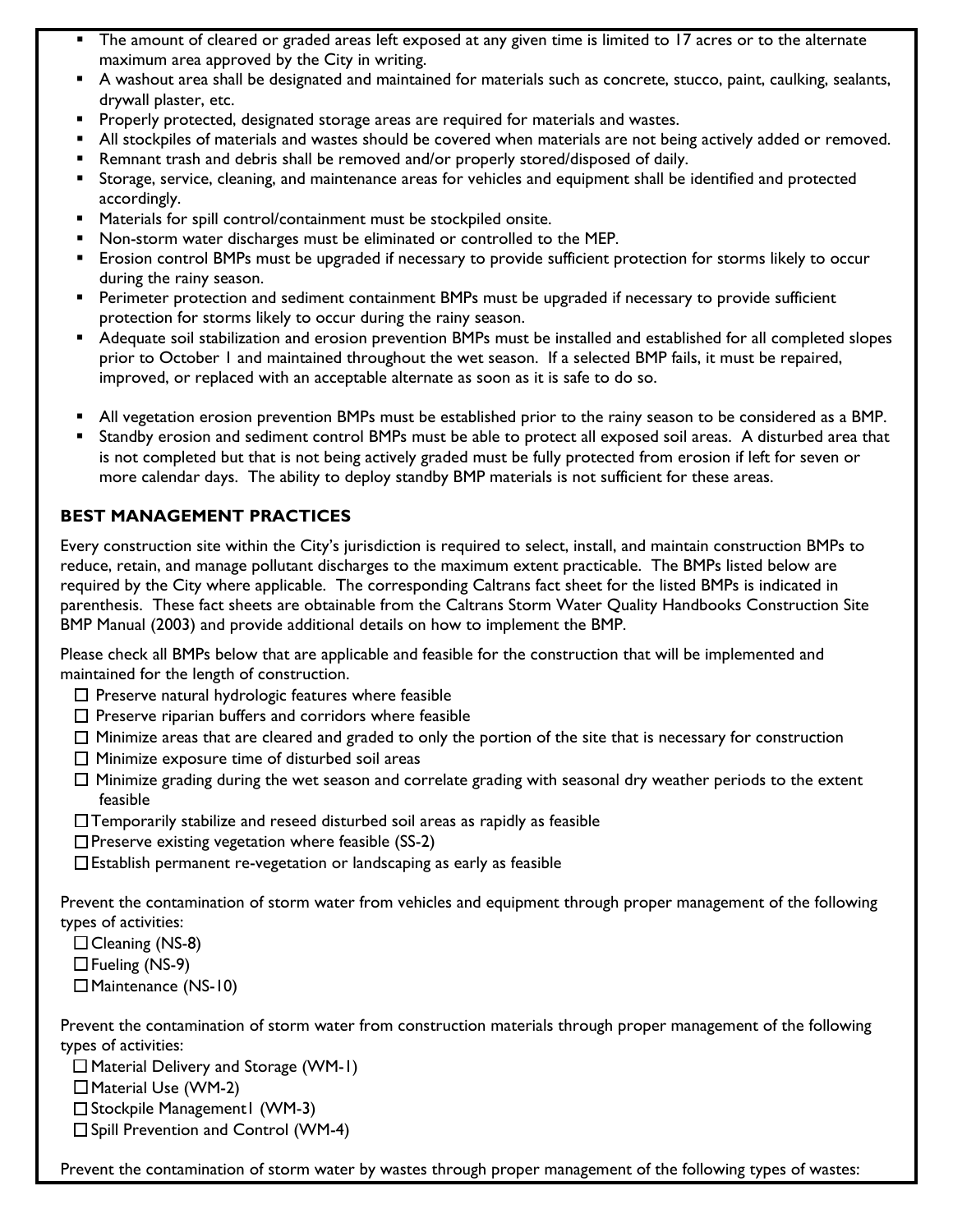| □ Solid Waste (WM-5)<br>$\Box$ Hazardous Waste (WM-6)<br>□ Contaminated Soil (WM-7)<br>□ Concrete (WM-8)<br>□ Sanitary Waste (WM-9)                                                                                                                                                                                                                                                                                                                                                                                                                                                                         |
|-------------------------------------------------------------------------------------------------------------------------------------------------------------------------------------------------------------------------------------------------------------------------------------------------------------------------------------------------------------------------------------------------------------------------------------------------------------------------------------------------------------------------------------------------------------------------------------------------------------|
| $\Box$ Liquid (WM-10)<br>Prevent the contamination of storm water through proper management of the follow activities:                                                                                                                                                                                                                                                                                                                                                                                                                                                                                       |
| $\square$ Water Conservation Practices (NS-1)<br>$\square$ Dewatering Operations (NS-2)<br>$\Box$ Paving and Grinding (NS-3)                                                                                                                                                                                                                                                                                                                                                                                                                                                                                |
| $\Box$ Potable Water/Irrigation and Flushing (NS-7)                                                                                                                                                                                                                                                                                                                                                                                                                                                                                                                                                         |
| Prevent erosion and sediment runoff from exposed graded areas through physical stabilization and/or vegetation<br>stabilization <sup>2</sup> by implementing one or more of the following BMPs:<br>$\Box$ Hydraulic Mulch (SS-3)<br>$\Box$ Hydroseeding (SS-4)<br>□ Soil Binders (SS-5)<br>$\Box$ Straw Mulch (SS-6)<br>□ Geotextiles, Plastic Covers, and Erosion Control Blankets/Mats (SS-7)<br>□ Wood Mulch (SS-8)<br>□ Earth Dikes/Drainage Swales (SS-9)                                                                                                                                              |
| Reduce the velocity of storm water by using one or more of the following:<br>□ Outlet Protection/Velocity Dissipation (SS-10)<br>$\square$ Slope Drains (SS-11)                                                                                                                                                                                                                                                                                                                                                                                                                                             |
| Protect the Perimeter of the site or exposed area from sediment discharge using one or more of the following:<br>$\Box$ Silt Fence (SC-1)<br>$\Box$ Gravel Bag Berm (SC-6)<br>$\Box$ Fiber Rolls (SC-5)                                                                                                                                                                                                                                                                                                                                                                                                     |
| Capture sediments in channeled storm water by using one or more of the following:<br>$\Box$ De-silting Basin3 (SC-2)<br>$\square$ Storm Drain Inlet Protection (SC-10)<br>$\Box$ Sediment Trap (SC-3)<br>□ Gravel Bag Barrier (SC-8)                                                                                                                                                                                                                                                                                                                                                                        |
| Prevent sediment from being tracked off-site by using one or more of the following:<br>□ Stabilized Construction Entrance (TC-1)<br>$\Box$ Construction Road Stabilization (TC-2)<br>$\Box$ Entrance/Exit Tire Wash (TC-3)<br>□ Street Sweeping (SC-7)                                                                                                                                                                                                                                                                                                                                                      |
| Notes on above BMPs:<br>Stockpiles should be fully covered when materials are not being added or removed.<br>Ι.<br>Vegetation stabilization BMPs must be installed, irrigated, and established (uniform vegetative coverage with 70%<br>2.<br>coverage established) prior to October 1st. In the event stabilizing vegetation has not been established by<br>October 1st, other forms of physical stabilization must be employed to prevent erosion until the stabilizing<br>vegetation is established.<br>De-silting basins must be designed in accordance with industry standards such as Caltrans.<br>3. |
| It is the responsibility of the property owner and permit holder to select, install and maintain appropriate BMPs. BMPs                                                                                                                                                                                                                                                                                                                                                                                                                                                                                     |

At a minimum, the City requires that at least one of the BMPs listed in each category (A-E) below be installed and

must be installed in accordance with an industry standard (e.g., Caltrans or California Storm water BMP Handbook).